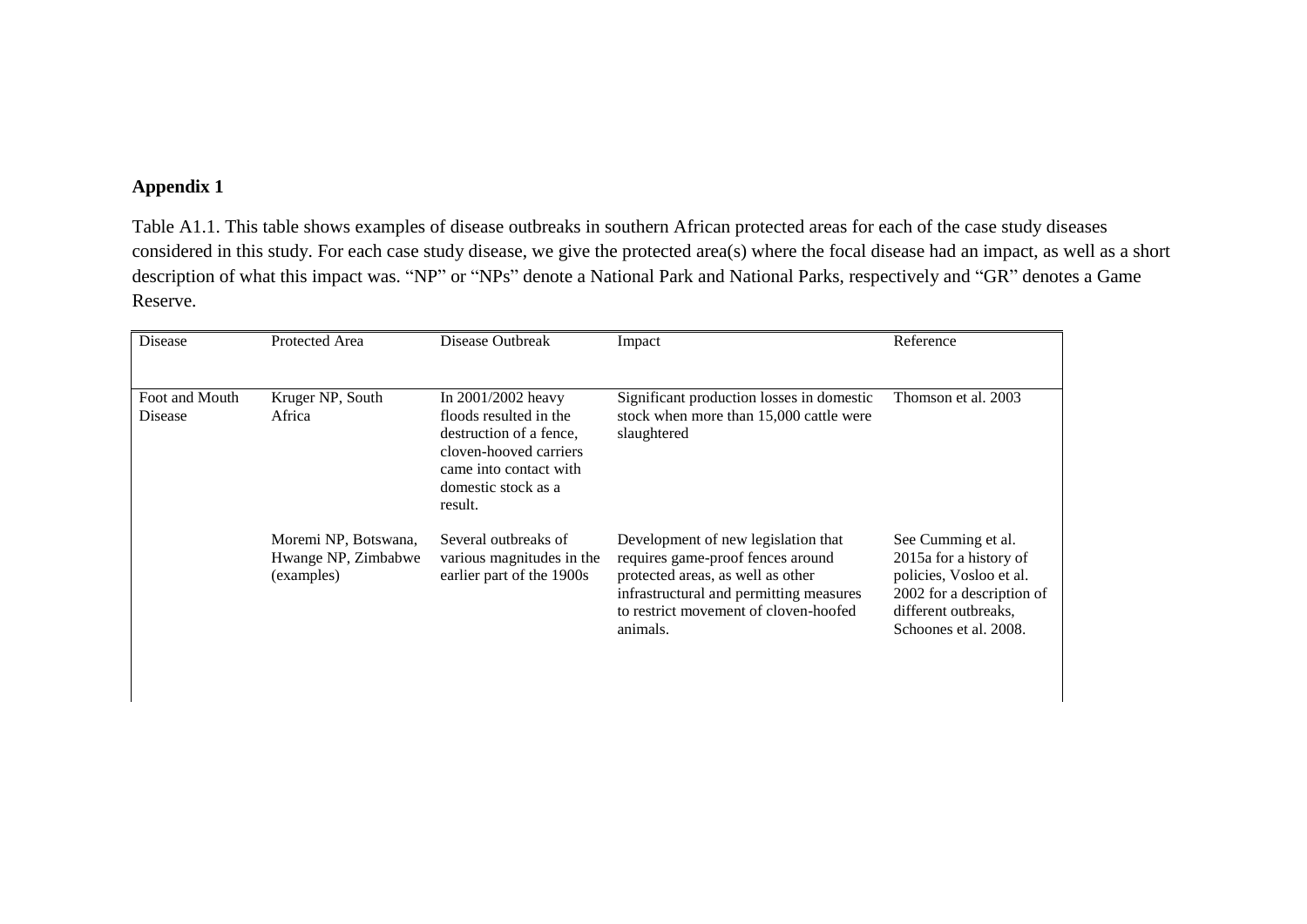| Bwabwata, Mangetti<br>and Etosha NPs,<br>Namibia; Central<br>Kalahari & Khutse<br>GRs, Botswana        | Several outbreaks of<br>various magnitudes in the<br>earlier part of the 1900s | Farmers around protected areas with<br>bufallo behind the "red line" are not able<br>to export their beef. Areas south of the<br>red line are unable to market themselves<br>as "big five" destinations, as the game<br>control fences dictate they remain free of<br>buffalo. | Schoones et al. 2008                                                           |
|--------------------------------------------------------------------------------------------------------|--------------------------------------------------------------------------------|--------------------------------------------------------------------------------------------------------------------------------------------------------------------------------------------------------------------------------------------------------------------------------|--------------------------------------------------------------------------------|
| Kruger NP, South<br>Africa                                                                             | Several outbreaks of<br>various magnitudes in the<br>earlier part of the 1900s | Increased appreciation for the relevance<br>of studies that track the movement<br>behaviour of the free-living buffalo that<br>are reservoirs of the FMD virus.                                                                                                                | e.g. Ryan et al. 2006                                                          |
| Etosha NP, Namibia;<br>North and South<br>Luangwa NPs, Zambia,<br>Vaalbos, Kruger NPs,<br>South Africa | Several outbreaks of<br>various magnitudes<br>between 1900 and 2011            | Infection of livestock and humans in<br>surrounding communities through direct<br>contact or through consumption of<br>infected animal tissue, leading to illness<br>and death.                                                                                                | Hugh-Jones and Vos<br>2002, Hang'ombe et al.<br>2012, Simudaala et al.<br>2006 |

Anthrax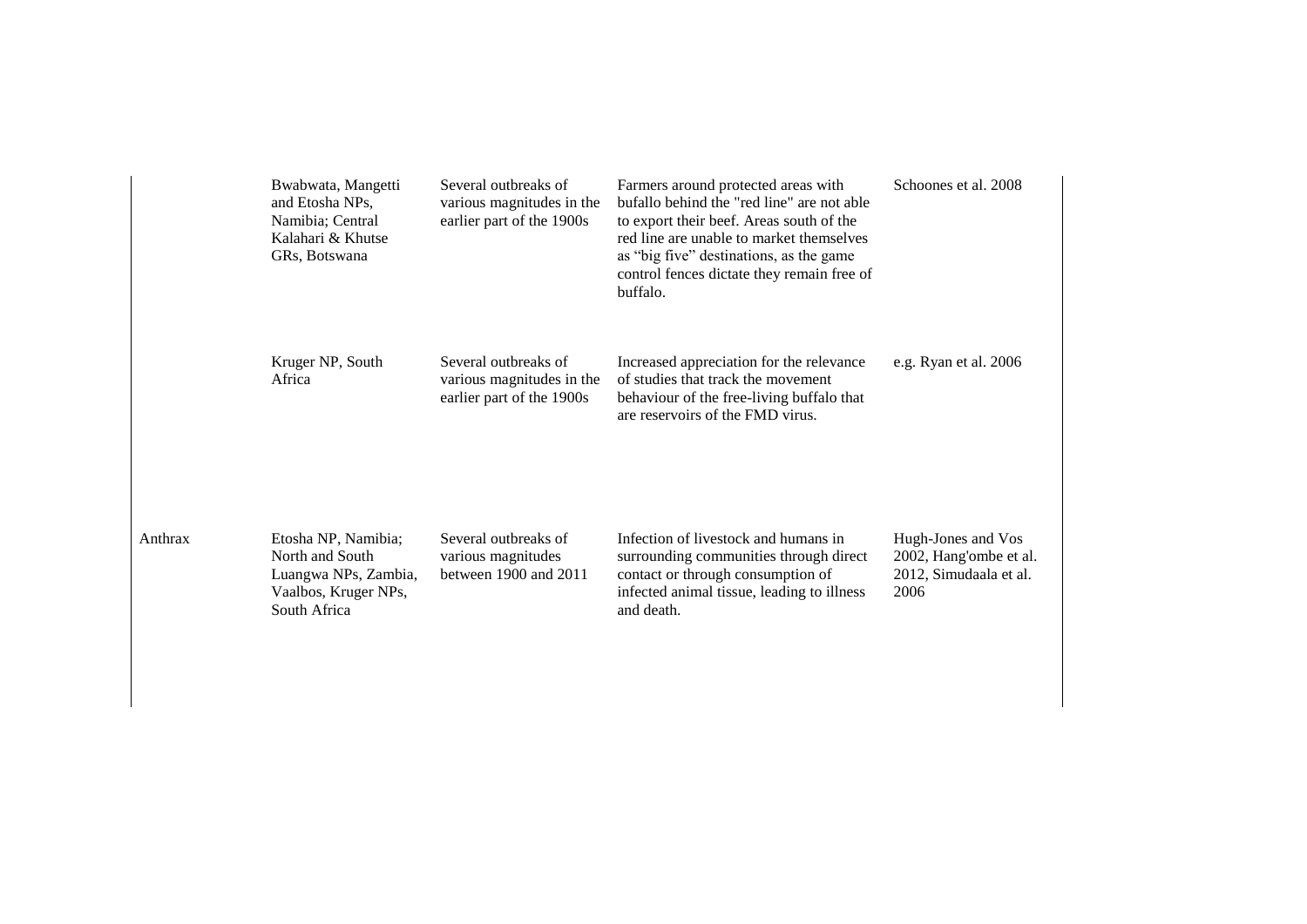| North Luangwa NP,<br>Zambia                                                    | Outbreak in 2011,<br>Incidences of Anthrax in<br>1990, 1991-1998.       | Local perceptions of the protected areas,<br>and eating meat from it are affected by<br>both Anthrax outbreaks and enforcement<br>of regulatory control measures of the<br>disease.                                                                                                                                                                                                                                                                                                                                                                          | Hang'ombe et al. 2012,<br>Siamudaala et al. 2006 |
|--------------------------------------------------------------------------------|-------------------------------------------------------------------------|--------------------------------------------------------------------------------------------------------------------------------------------------------------------------------------------------------------------------------------------------------------------------------------------------------------------------------------------------------------------------------------------------------------------------------------------------------------------------------------------------------------------------------------------------------------|--------------------------------------------------|
| South Luangwa NP,<br>Zambia                                                    | Outbreak in 1987, 1997                                                  | Tourist lodges in South Luangwa<br>National Park are located along the river<br>where anthrax deaths are common. Delay<br>in disposing off anthrax carcasses around<br>tourist centres such as lodges and<br>campsites exposed tourists to the<br>unpleasant and offending odour from the<br>decomposing carcasses. Burning of<br>carcasses within lodge premises exposed<br>tourists to smoke pollution. The presence<br>of carcasses along game viewing roads<br>compromised the aesthetic beauty of the<br>area and caused concern among the<br>tourists. | Siamudaala et al. 2005                           |
| Mana Pools NP,,<br>Zimbabwe; Etosha NP,<br>Namibia, Kruger NP,<br>South Africa | Several outbreaks of<br>various magnitudes<br>between $1900$ and $2008$ | Social adaptations in the form of large<br>investments in research, resulting in<br>immunization programmes.                                                                                                                                                                                                                                                                                                                                                                                                                                                 | Turbull 1991, Beyer and<br>Turnbull 2009         |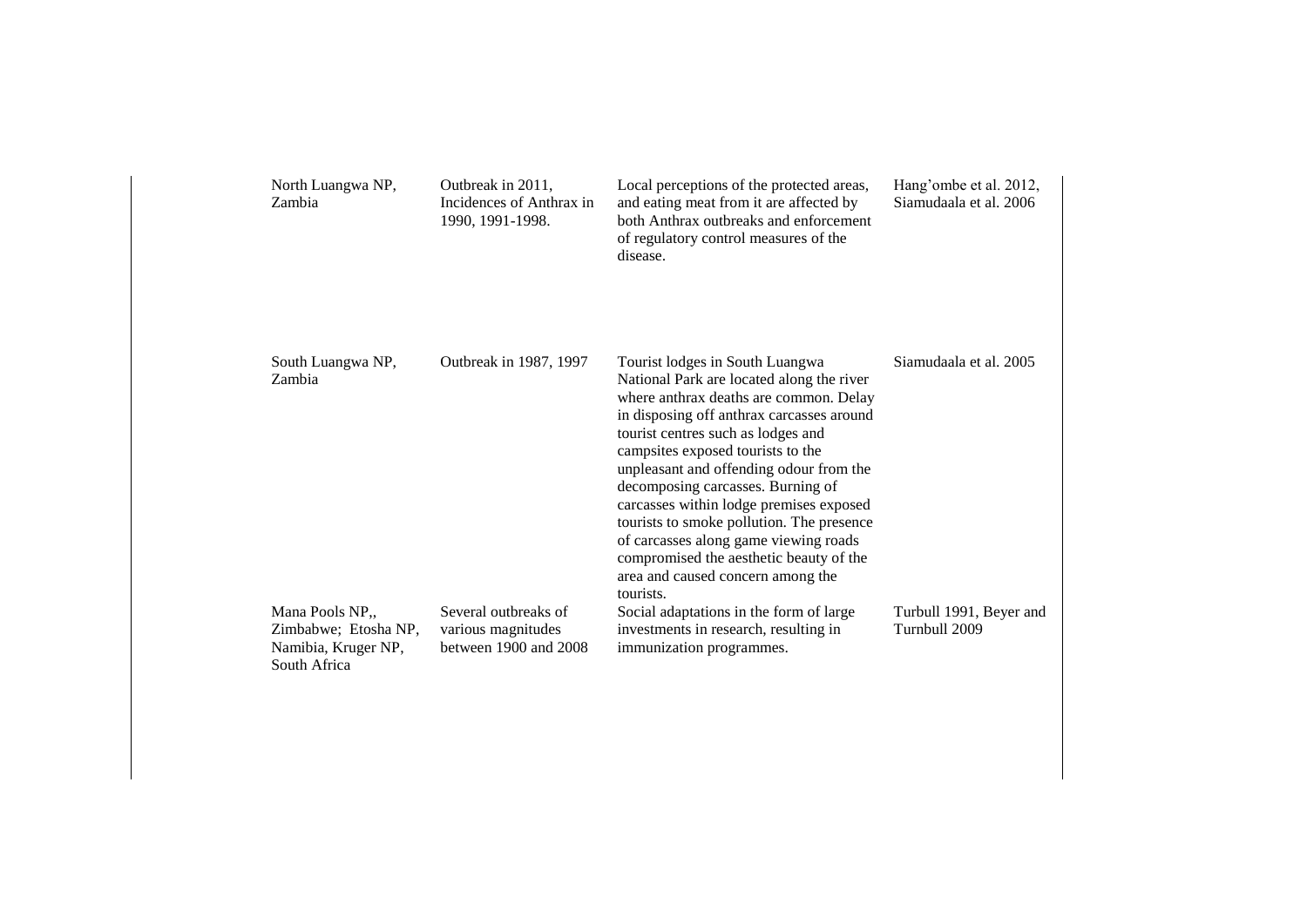| Malaria | Kruger NP South<br>Africa, Gorongosa NP,<br>Mozambique, Hwange<br>NP, Zimbabwe, Moremi<br>NP, Botswana, Etosha<br>NP, Namibia, Kafue<br>NP, Zambia | Presence of risk to<br>contract Malaria | Being declared a malaria area affects the<br>continuity of an affected protected area<br>as it becomes embedded into the<br>system's memory.                                  | Durrheim et al. 2001 |
|---------|----------------------------------------------------------------------------------------------------------------------------------------------------|-----------------------------------------|-------------------------------------------------------------------------------------------------------------------------------------------------------------------------------|----------------------|
|         | IsiMangaliso Wetland<br>Park and Hluwe-<br>Imfolozi GR, South<br>Africa                                                                            | 1997 Malaria Outbreak                   | An outbreak of malaria decreased<br>visitation rates to IsMangaliso and<br>Hluwe-Imfolozi Nature reserves                                                                     | Durrheim et al. 1998 |
|         | Kruger NP, South<br>Africa                                                                                                                         | Presence of risk to<br>contract Malaria | Extensive press coverage of South<br>African epidemics,<br>including malaria,<br>appear to have negatively influenced the<br>volume of<br>tourism to the Kruger National Park | Durrheim et al. 2001 |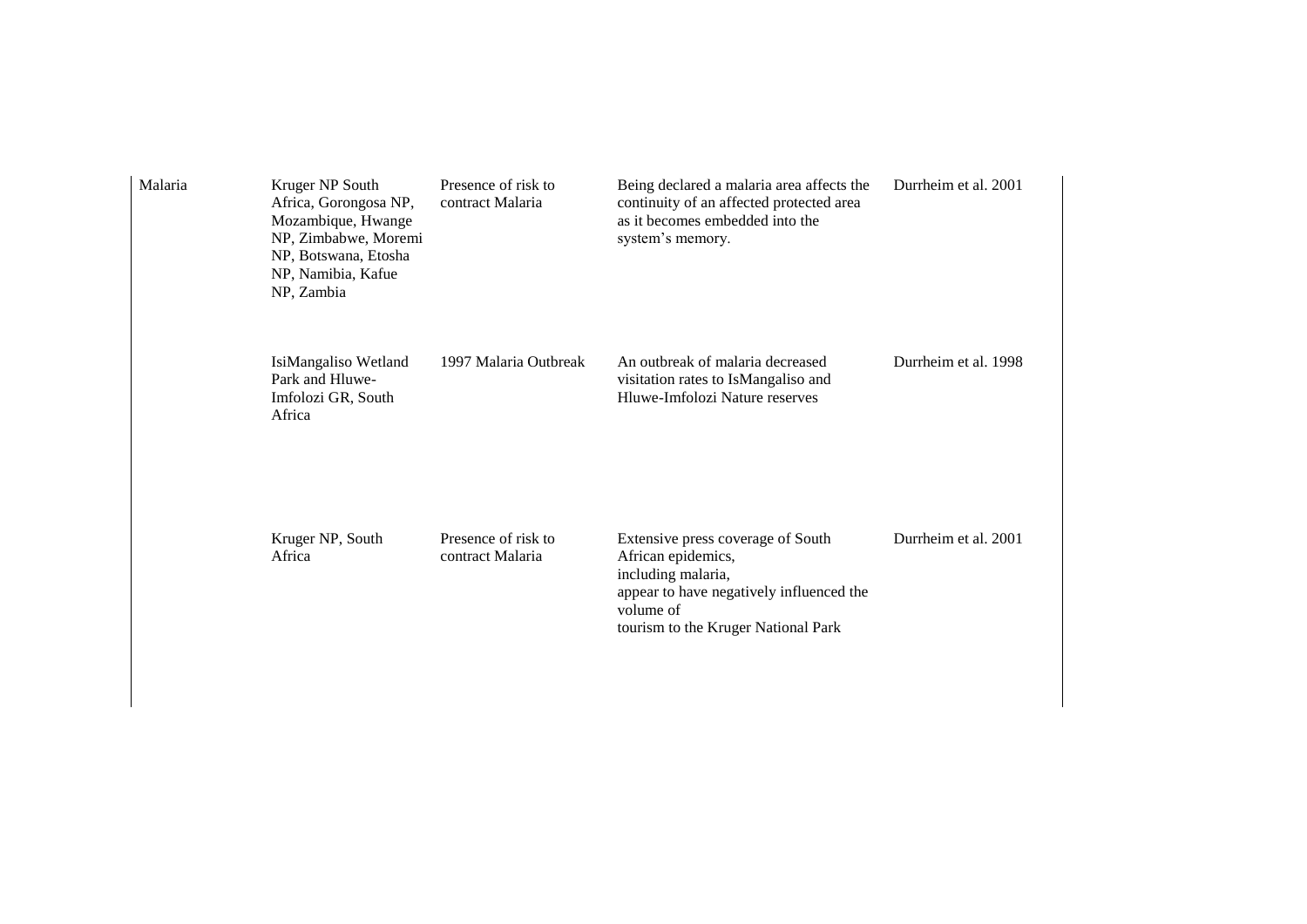|        | Kafue-, Lochinvar- and<br>Blue Lagoon NPs,<br>Zambia          | Presence of risk to<br>contract Malaria | social adaptation has also taken to form<br>of using government-supplied mosquito<br>nets for other purposes, such as fishing,<br>causing negative impacts on adjacent<br>ecological communities                                                                                                                              | Haller & Merten 2008                                |
|--------|---------------------------------------------------------------|-----------------------------------------|-------------------------------------------------------------------------------------------------------------------------------------------------------------------------------------------------------------------------------------------------------------------------------------------------------------------------------|-----------------------------------------------------|
|        | Hlane Game Sanctuary,<br>Swaziland (example -<br>many others) | Presence of risk to<br>contract Malaria | Social adaptation has been evident in<br>strategies to manage the disease through<br>controlling mosquito numbers (e.g.<br>spraying of dwellings with pesticides,<br>reducing stagnant water areas) as well as<br>preventing disease contraction (e.g. use<br>of nets, repellents and suppressive or<br>causal prophylactics) | O'Meara et al. 2010,<br>Hackel & Carruthers<br>1993 |
| Rabies | Hwange NP, Zimbabwe                                           | 1966 Outbreak                           | In the 1960s, domestic dogs were<br>identified as the most likely source of<br>rabies outbreaks in the Hwange National<br>Park, which caused widespread mortality<br>of wild dogs (Childes 1988), highlighting<br>the potential influence of domestic<br>animals on PA resilience                                             | Childes 1988                                        |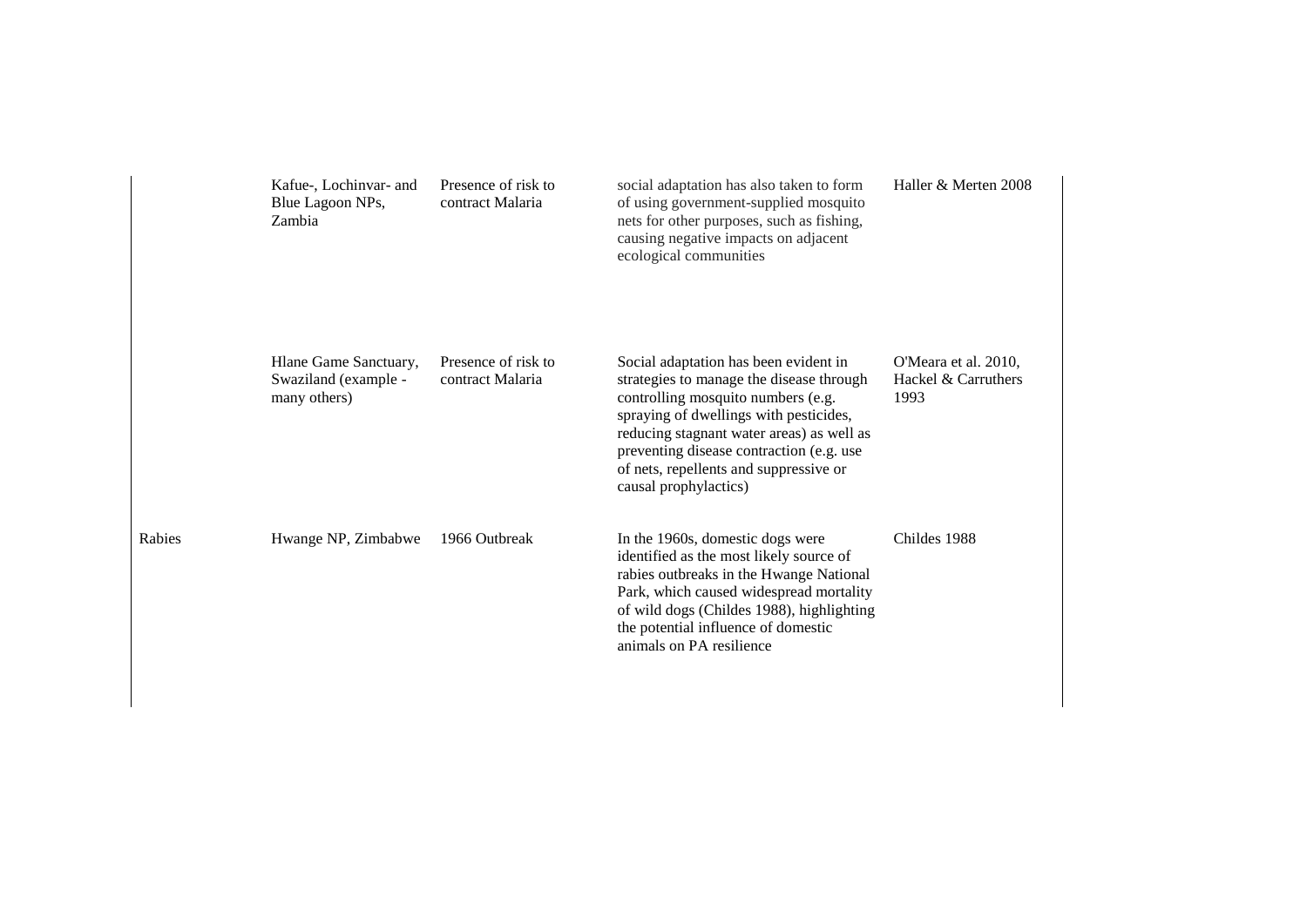|                          | Etosha NP, Namibia;<br>Madikwe GR, South<br>Africa | 1978, 1989, 1990<br>(Etosha); 1998 and 2002<br>(Madikwe) | Rabies have thwarted attempts to re-<br>introduce endangered wild dogs in<br>Etosha National Park, has resulted in two<br>successive outbreaks in wild dog packs in<br>Madikwe, South Africa (Hofmeyr et al.,<br>2000 and Hofmeyr et al., 2004), and has<br>been identified as the cause of the loss of<br>five packs in Botswana (Woodroffe et al.,<br>2004). | Hofmeyr et al. 2000,<br>2004, Scheepers and<br>Ventske 1995 |
|--------------------------|----------------------------------------------------|----------------------------------------------------------|----------------------------------------------------------------------------------------------------------------------------------------------------------------------------------------------------------------------------------------------------------------------------------------------------------------------------------------------------------------|-------------------------------------------------------------|
|                          | Madikwe GR, South<br>Africa                        | Following oubreaks in<br>the $1990s$                     | Multiple doses of expensive vaccines<br>were needed to succesfully protect wild<br>dog pups from Rabies                                                                                                                                                                                                                                                        | Vial et al. 2006                                            |
| <b>Rift Valley Fever</b> | Hwange NP,<br>Zimbabwe; Kruger NP,<br>South Africa | Several outbreaks in the<br>20th century                 | Protected areas are thought to act as<br>reservoirs of RVF in several southern<br><b>African Protected areas</b>                                                                                                                                                                                                                                               | Olive et al. 2012                                           |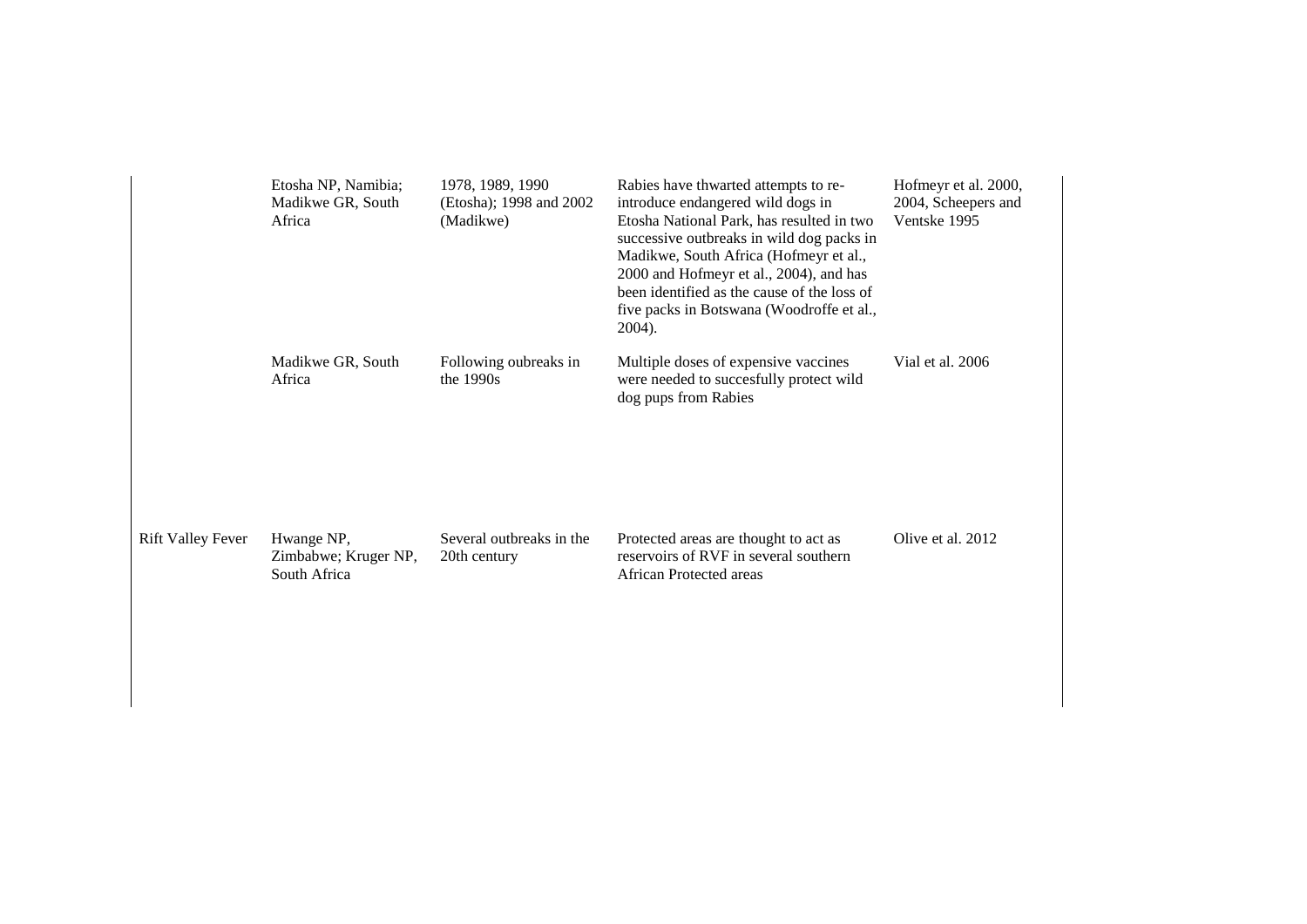| Kalahari Gemsbok<br>National Park, Namibia;<br>Addo NP, South Africa | 1975 Outbreak in South<br>Africa                                 | Human mortalities and illnesses have<br>occurred during large outbreaks                                      | Swanepoel and Paweska<br>2011 |
|----------------------------------------------------------------------|------------------------------------------------------------------|--------------------------------------------------------------------------------------------------------------|-------------------------------|
| Kalahari Gemsbok NP,<br>Namibia and Addo NPs,<br>South Africa        | 1955, 1969, 1970, 1974-<br>1976 Outbreaks                        | Extensive livestock losses (Angora goats<br>and Cattle) led to decreased revenue and<br>community perception | Swanepoel and Paweska<br>2012 |
| Addo NP, South Africa                                                | Previous recorder<br>outbreaks of RVF<br>(invluding one in 2010) | Travel advisory issue after suspected<br>case of Rift Valley fever                                           | Boshra et al. 2011            |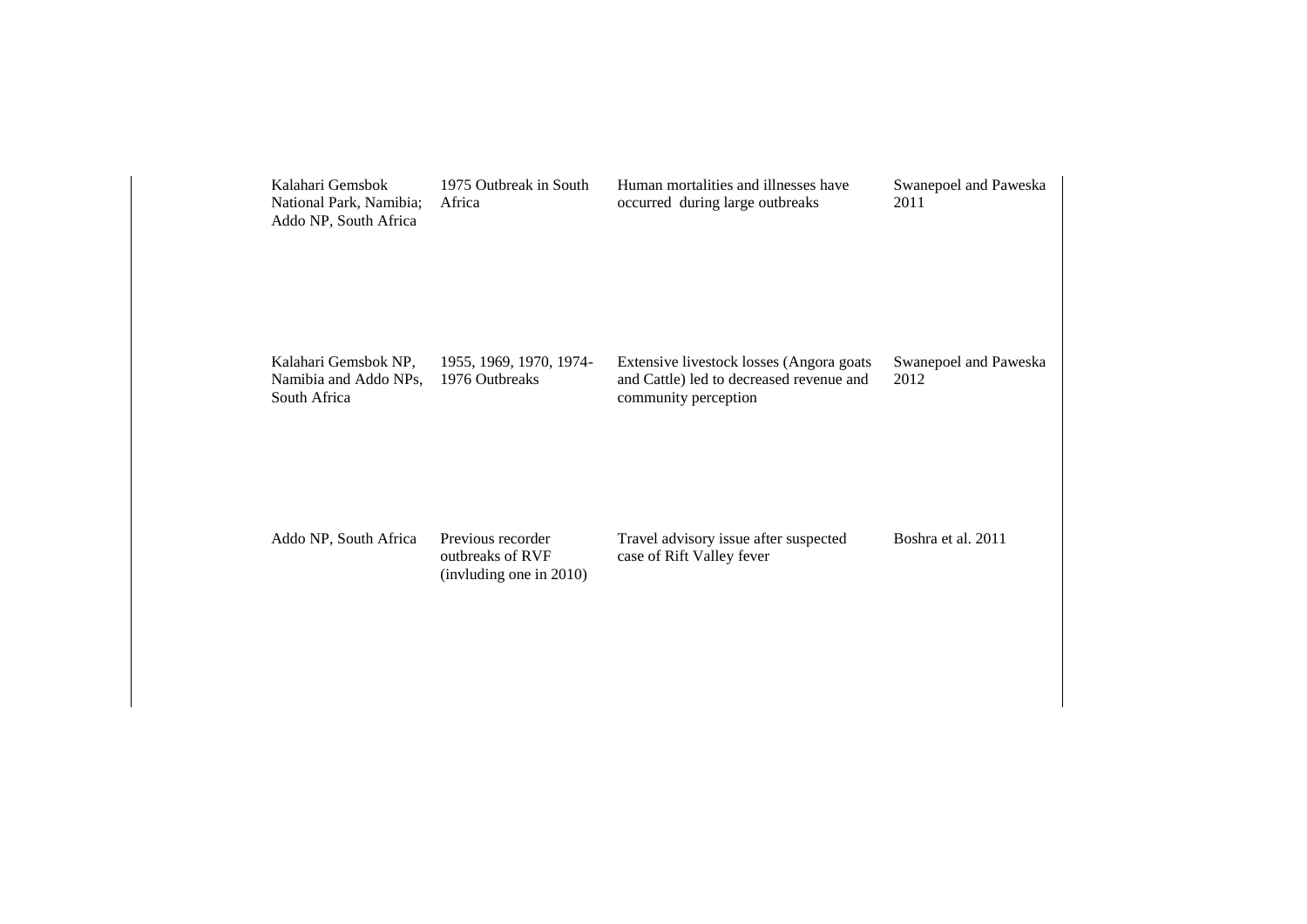| Canine Distemper | Chobe GR, Botswana,<br>Etosha NP, Namibia | Several Outbreaks in the<br>1900s and early 2000s           | Outbreaks of CDV have had devastating<br>effects on lion, bat eared fox, hyena and<br>wild dog populations in Southern African<br>protected areas                                                                         | Alexander et al. 1996,<br>Bellan et al. 2012 |
|------------------|-------------------------------------------|-------------------------------------------------------------|---------------------------------------------------------------------------------------------------------------------------------------------------------------------------------------------------------------------------|----------------------------------------------|
|                  | Chobe GR, Botswana                        | 1994 Outbreak                                               | The prevalence of CDV in domestic dogs<br>found in communities surrounding<br>protected areas provides a constant<br>disease reservoir (Alexander et al. 1996),<br>making the disease important for<br>ecological memory. | Alexander et al. 1996                        |
| Trypanosomisasis | Gonarezhou NP,<br>Zimbabwe (example)      | With reference to<br>eradication measures in<br>the $1920s$ | Game elimination and widespread<br>insecticide spraying have negatively<br>impacted biotic and abiotic components<br>of PA identity.                                                                                      | Cumming et al. 2015a,<br>Welburn et al. 2006 |